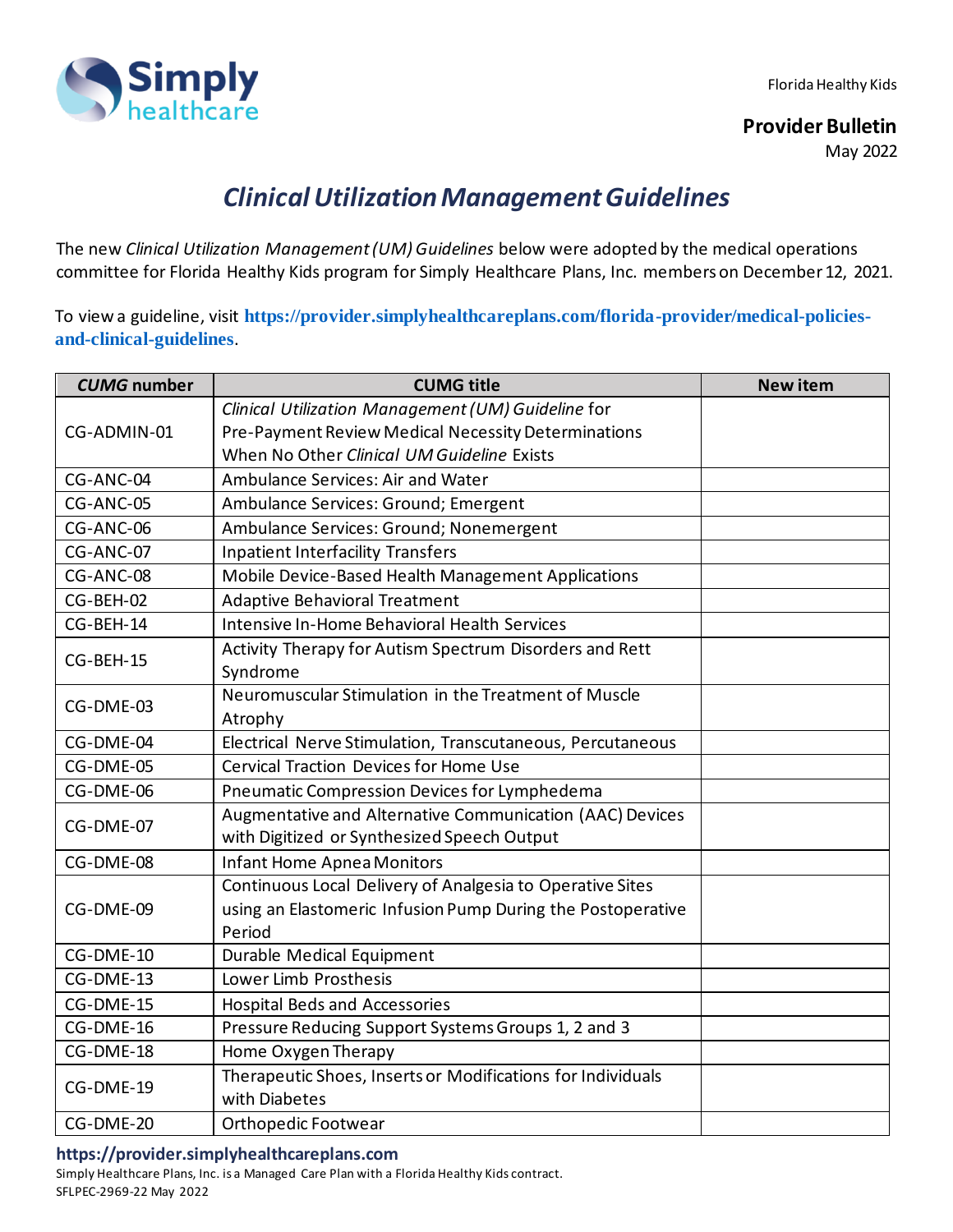| <b>CUMG</b> number | <b>CUMG title</b>                                           | <b>New item</b> |
|--------------------|-------------------------------------------------------------|-----------------|
| CG-DME-21          | External Infusion Pumps for the Administration of Drugs in  |                 |
|                    | the Home or Residential Care Settings                       |                 |
| CG-DME-22          | Ankle-Foot & Knee-Ankle-Foot Orthoses                       |                 |
| CG-DME-23          | Lifting Devices for Use in the Home                         |                 |
| CG-DME-24          | Wheeled Mobility Devices: Manual Wheelchairs - Standard,    |                 |
|                    | Heavy Duty and Lightweight                                  |                 |
| CG-DME-25          | Seat Lift Mechanisms                                        |                 |
| CG-DME-26          | Back-Up Ventilators in the Home Setting                     |                 |
| CG-DME-30          | Prothrombin Time Self-Monitoring Devices                    |                 |
|                    | Wheeled Mobility Devices: Wheelchairs - Powered,            |                 |
| CG-DME-31          | Motorized, With or Without Power Seating Systems, and       |                 |
|                    | Power Operated Vehicles (POVs)                              |                 |
| CG-DME-33          | Wheeled Mobility Devices: Manual Wheelchairs - Ultra        |                 |
|                    | Lightweight                                                 |                 |
| CG-DME-34          | Wheeled Mobility Devices: Wheelchair Accessories            |                 |
| CG-DME-35          | <b>Electric Breast Pumps</b>                                |                 |
| CG-DME-36          | <b>Pediatric Gait Trainers</b>                              |                 |
| CG-DME-37          | Air Conduction Hearing Aids                                 |                 |
| CG-DME-39          | Dynamic Low-Load Prolonged-Duration Stretch Devices         |                 |
| CG-DME-40          | Noninvasive Electrical Bone Growth Stimulation of the       |                 |
|                    | Appendicular Skeleton                                       |                 |
| CG-DME-41          | Ultraviolet Light Therapy Delivery Devices for Home Use     |                 |
| CG-DME-42          | Nonimplantable Insulin Infusion and Blood Glucose           |                 |
|                    | <b>Monitoring Devices</b>                                   |                 |
| CG-DME-43          | High Frequency Chest Compression Devices for Airway         |                 |
|                    | Clearance                                                   |                 |
| CG-DME-44          | Electric Tumor Treatment Field (TTF)                        |                 |
| CG-DME-45          | <b>Ultrasound Bone Growth Stimulation</b>                   |                 |
| CG-DME-46          | Pneumatic Compression Devices for Prevention of Deep Vein   |                 |
|                    | Thrombosis of the Extremities in the Home Setting           |                 |
| CG-DME-47          | Noninvasive Home Ventilator Therapy for Respiratory Failure |                 |
| CG-DME-48          | Vacuum Assisted Wound Therapy in the Outpatient Setting     |                 |
| CG-DME-49          | <b>Standing Frames</b>                                      |                 |
| CG-GENE-01         | Janus Kinase 2, CALR and MPL Gene Mutation Assays           |                 |
| CG-GENE-04         | Molecular Marker Evaluation of Thyroid Nodules              |                 |
| CG-GENE-07         | <b>BCR-ABL Mutation Analysis</b>                            |                 |
| CG-GENE-08         | Genetic Testing for PTEN Hamartoma Tumor Syndrome           |                 |
| CG-GENE-09         | Genetic Testing for CHARGE Syndrome                         |                 |
|                    | Chromosomal Microarray Analysis (CMA) for Developmental     |                 |
| CG-GENE-10         | Delay, Autism Spectrum Disorder, Intellectual Disability    |                 |
|                    | (Intellectual Developmental Disorder) and Congenital        |                 |
|                    | Anomalies                                                   |                 |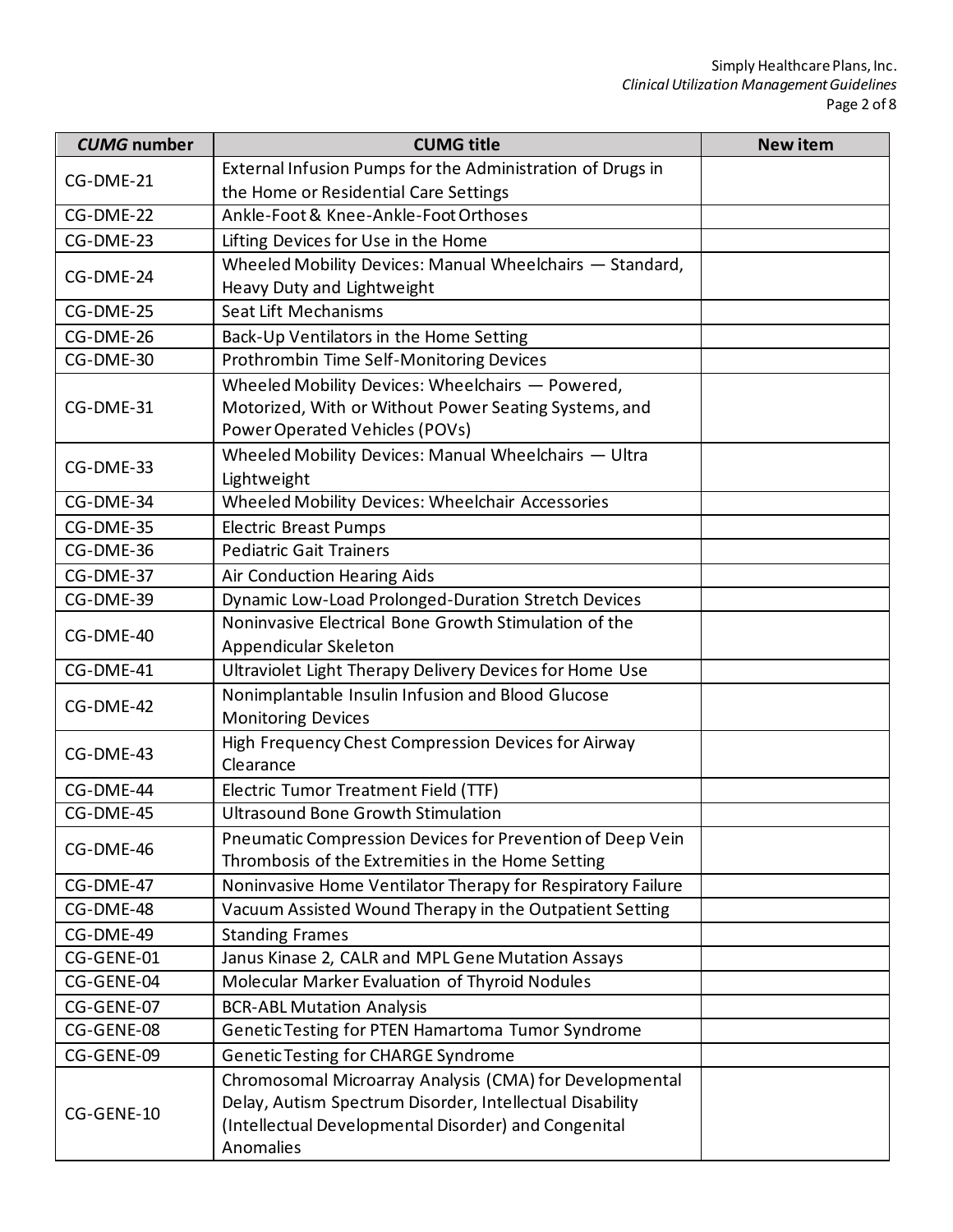| <b>CUMG</b> number | <b>CUMG title</b>                                              | <b>New item</b> |
|--------------------|----------------------------------------------------------------|-----------------|
| CG-GENE-11         | Genotype Testing for Individual Genetic Polymorphisms to       |                 |
|                    | Determine Drug-Metabolizer Status                              |                 |
| CG-GENE-13         | <b>Genetic Testing for Inherited Diseases</b>                  |                 |
| CG-GENE-14         | Gene Mutation Testing for Solid Tumor Cancer Susceptibility    |                 |
|                    | and Management                                                 |                 |
|                    | Genetic Testing for Lynch Syndrome, Familial Adenomatous       |                 |
| CG-GENE-15         | Polyposis (FAP), Attenuated FAP and MYH-associated             |                 |
|                    | Polyposis                                                      |                 |
| CG-GENE-16         | BRCA Testing for Breast and/or Ovarian Cancer Syndrome         |                 |
| CG-GENE-17         | RET Proto-oncogene Testing for Endocrine Gland Cancer          |                 |
|                    | Susceptibility                                                 |                 |
| CG-GENE-18         | <b>Genetic Testing for TP53 Mutations</b>                      |                 |
| CG-GENE-19         | Detection and Quantification of Tumor DNA Using Next           |                 |
|                    | <b>Generation Sequencing in Lymphoid Cancers</b>               |                 |
| CG-GENE-21         | Cell-Free Fetal DNA-Based Prenatal Testing                     |                 |
| CG-GENE-22         | Gene Expression Profiling for Managing Breast Cancer           |                 |
|                    | Treatment                                                      |                 |
| CG-GENE-23         | Genetic Testing for Heritable Cardiac Conditions               |                 |
| CG-LAB-03          | Tropism Testing for HIV Management                             |                 |
| CG-LAB-09          | Drug Testing or Screening in the Context of Substance Use      |                 |
|                    | Disorder and Chronic Pain                                      |                 |
| $CG-LAB-10$        | Zika Virus Testing                                             |                 |
| CG-LAB-11          | Screening for Vitamin D Deficiency in Average Risk Individuals |                 |
| $CG-LAB-12$        | Testing for Oral and Esophageal Cancer                         |                 |
| $CG-LAB-13$        | <b>Skin Nerve Fiber Density Testing</b>                        |                 |
| $CG-LAB-14$        | Respiratory Viral Panel Testing in the Outpatient Setting      |                 |
| CG-LAB-15          | Red Blood Cell Folic Acid Testing                              |                 |
| CG-LAB-16          | <b>Serum Amylase Testing</b>                                   |                 |
| CG-LAB-17          | Molecular Gastrointestinal Pathogen Panel (GIPP) Testing for   |                 |
|                    | Infectious Diarrhea in the Outpatient Setting                  |                 |
| $CG-LAB-19$        | Laboratory Evaluation of Vitamin B12                           | <b>NEW</b>      |
| CG-MED-02          | <b>Esophageal pH Monitoring</b>                                |                 |
| CG-MED-05          | Ketogenic Diet for Treatment of Intractable Seizures           |                 |
| CG-MED-08          | <b>Home Enteral Nutrition</b>                                  |                 |
| CG-MED-19          | <b>Custodial Care</b>                                          |                 |
| CG-MED-21          | Anesthesia Services and Moderate ("Conscious") Sedation        |                 |
| CG-MED-23          | Home Health                                                    |                 |
| CG-MED-24          | Electromyography and Nerve Conduction Studies                  |                 |
| CG-MED-28          | Iontophoresis for Medical Indications                          |                 |
| CG-MED-34          | Monitored Anesthesia Care for Gastrointestinal Endoscopic      |                 |
| CG-MED-35          | Procedures                                                     |                 |
|                    | <b>Retinal Telescreening Systems</b>                           |                 |
| CG-MED-37          | <b>Intensive Programs for Pediatric Feeding Disorders</b>      |                 |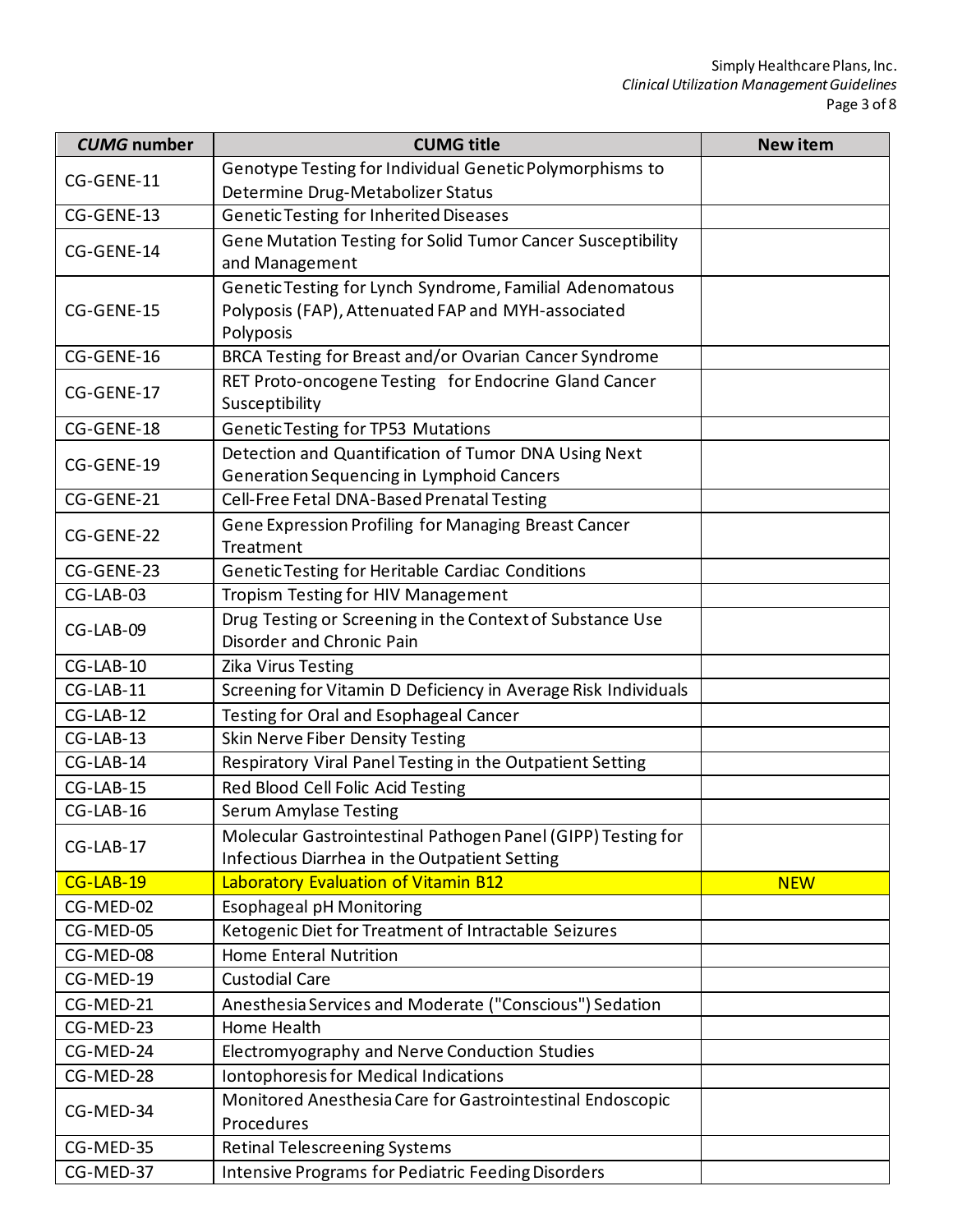| <b>CUMG</b> number | <b>CUMG title</b>                                           | <b>New item</b> |
|--------------------|-------------------------------------------------------------|-----------------|
| CG-MED-38          | Inpatient admission for Radiation Therapy for Cervical or   |                 |
|                    | <b>Thyroid Cancer</b>                                       |                 |
| CG-MED-39          | <b>Bone Mineral Density Testing Measurement</b>             |                 |
| CG-MED-40          | External Ambulatory Event Monitors to Detect Cardiac        |                 |
|                    | Arrhythmias                                                 |                 |
| CG-MED-41          | Moderate to Deep Anesthesia Services for Dental Surgery in  |                 |
|                    | the Facility Setting                                        |                 |
| CG-MED-42          | Maternity Ultrasound in the Outpatient Setting              |                 |
| CG-MED-44          | <b>Holter Monitors</b>                                      |                 |
| CG-MED-45          | Transrectal Ultrasonography                                 |                 |
| CG-MED-46          | Electroencephalography and Video Electroencephalographic    |                 |
|                    | Monitoring                                                  |                 |
| CG-MED-47          | <b>Fundus Photography</b>                                   |                 |
| CG-MED-48          | <b>Scrotal Ultrasound</b>                                   |                 |
| CG-MED-49          | Auditory Brainstem Responses (ABRs) and Evoked              |                 |
|                    | <b>Otoacoustic Emissions (OAEs) for Hearing Disorders</b>   |                 |
| CG-MED-50          | Visual, Somatosensory and Motor Evoked Potentials           |                 |
| CG-MED-51          | Three-Dimensional (3-D) Rendering of Imaging Studies        |                 |
| CG-MED-52          | Allergy Immunotherapy (Subcutaneous)                        |                 |
| CG-MED-53          | Cervical Cancer Screening Using Cytology and Human          |                 |
|                    | Papillomavirus Testing                                      |                 |
| CG-MED-54          | Strapping                                                   |                 |
| CG-MED-55          | Site of Care: Advanced Radiologic Imaging                   |                 |
| CG-MED-56          | Non-Obstetrical Transvaginal Ultrasonography                |                 |
| CG-MED-57          | Cardiac Stress Testing with Electrocardiogram               |                 |
| CG-MED-59          | Upper Gastrointestinal Endoscopy in Adults                  |                 |
| CG-MED-61          | Preoperative Testing for Low Risk Invasive Procedures and   |                 |
|                    | <b>Surgeries</b>                                            |                 |
| CG-MED-62          | Resting Electrocardiogram Screening in Adults               |                 |
| CG-MED-63          | <b>Treatment of Hyperhidrosis</b>                           |                 |
| CG-MED-64          | Transcatheter Ablation of Arrhythmogenic Foci in the        |                 |
|                    | <b>Pulmonary Veins</b>                                      |                 |
| CG-MED-65          | <b>Manipulation Under Anesthesia</b>                        |                 |
| CG-MED-66          | Cryopreservation of Oocytes or Ovarian Tissue               |                 |
| CG-MED-68          | <b>Therapeutic Apheresis</b>                                |                 |
| $CG-MED-69$        | <b>Inhaled Nitric Oxide</b>                                 |                 |
|                    | Wireless Capsule Endoscopy for Gastrointestinal Imagine and |                 |
| CG-MED-70          | the Patency Capsule                                         |                 |
| CG-MED-71          | Chronic Wound Care in the Home or Outpatient Setting        |                 |
| CG-MED-72          | Hyperthermia for Cancer Therapy                             |                 |
| CG-MED-73          | Hyperbaric Oxygen Therapy (Systemic/Topical)                |                 |
|                    | Implantable Ambulatory Event Monitors and Mobile Cardiac    |                 |
| CG-MED-74          | Telemetry                                                   |                 |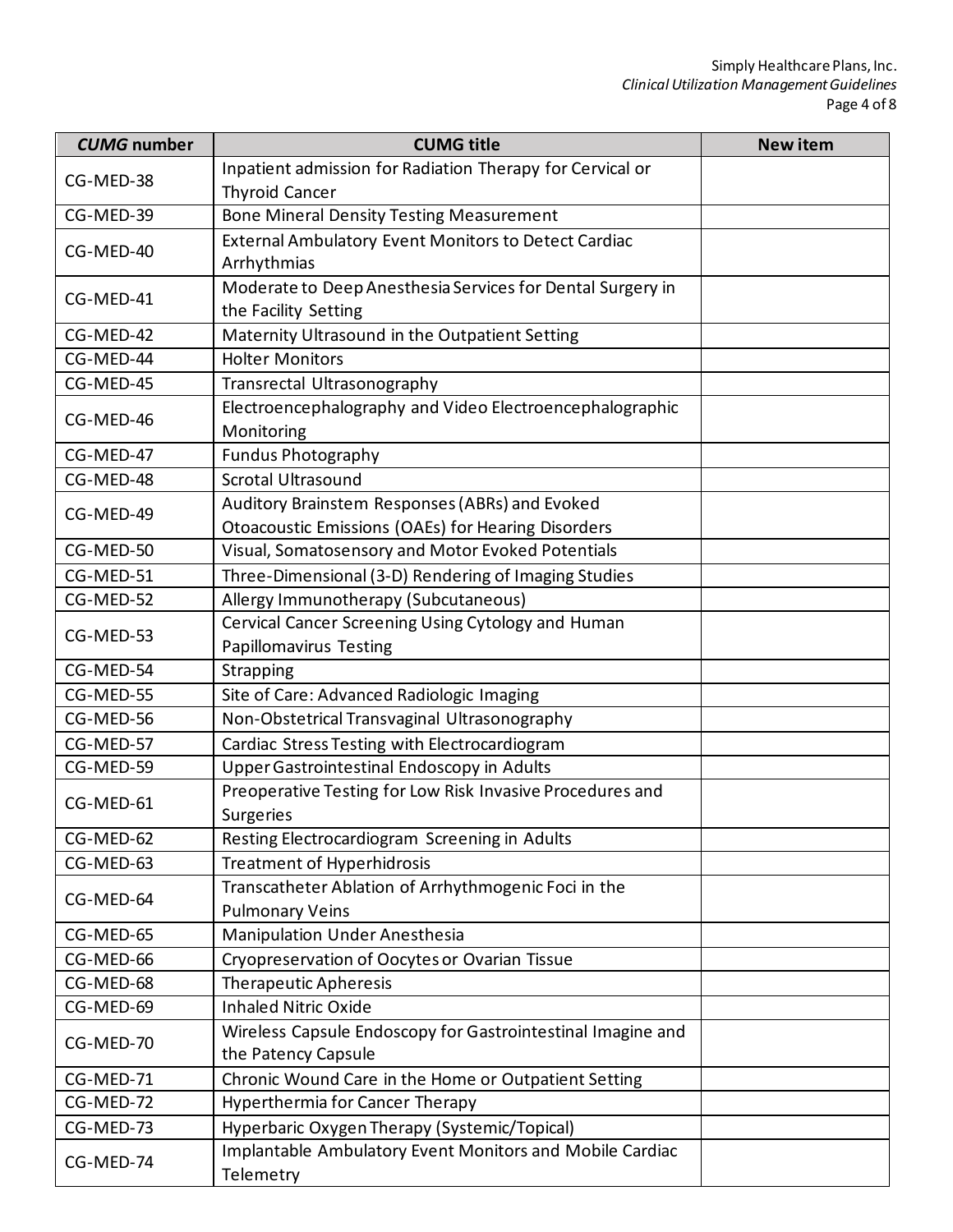| <b>CUMG</b> number | <b>CUMG title</b>                                                                                                                                          | <b>New item</b> |
|--------------------|------------------------------------------------------------------------------------------------------------------------------------------------------------|-----------------|
| CG-MED-76          | Magnetic Source Imaging and Magnetoencephalography                                                                                                         |                 |
| CG-MED-78          | Anesthesia Services for Interventional Pain Management<br>Procedures                                                                                       |                 |
| CG-MED-79          | Diaphragmatic/Phrenic Nerve Stimulation and Diaphragm<br><b>Pacing Systems</b>                                                                             |                 |
| CG-MED-81          | High Intensity Focused Ultrasound (HIFU) for Oncologic<br><b>Indications</b>                                                                               |                 |
| CG-MED-83          | Site of Care: Specialty Pharmaceuticals                                                                                                                    |                 |
| CG-MED-84          | Non-Obstetric Gynecologic Duplex Ultrasonography of the<br>Abdomen and Pelvis in the Outpatient Setting                                                    |                 |
| CG-MED-85          | Posterior Segment Optical Coherence Tomography                                                                                                             |                 |
| CG-MED-86          | Enhanced External Counterpulsation in the Outpatient Setting                                                                                               |                 |
| CG-MED-88          | <b>Preimplantation Genetic Diagnosis Testing</b>                                                                                                           |                 |
| CG-MED-89          | <b>Home Parenteral Nutrition</b>                                                                                                                           |                 |
| CG-OR-PR-02        | Prefabricated and Prophylactic Knee Braces                                                                                                                 |                 |
| CG-OR-PR-03        | <b>Custom-made Knee Braces</b>                                                                                                                             |                 |
| CG-OR-PR-04        | Cranial Remodeling Bands and Helmets (Cranial Orthotics)                                                                                                   |                 |
| CG-OR-PR-05        | Myoelectric Upper Extremity Prosthesis Devices                                                                                                             |                 |
| CG-OR-PR-06        | Spinal Orthoses: Thoracic-Lumber-Sacral (TLSO), Lumbar-<br>Sacral (LSO), and Lumber                                                                        |                 |
| CG-REHAB-02        | <b>Outpatient Cardiac Rehabilitation</b>                                                                                                                   |                 |
| CG-REHAB-03        | <b>Pulmonary Rehabilitation</b>                                                                                                                            |                 |
| CG-REHAB-07        | Skilled Nursing and Skilled Rehabilitation Services<br>(Outpatient)                                                                                        |                 |
| CG-REHAB-08        | Private Duty Nursing in the Home Setting                                                                                                                   |                 |
| CG-REHAB-10        | Level of Care: Outpatient Physical Therapy, Occupational                                                                                                   |                 |
|                    | Therapy and Speech-Language Pathology Services                                                                                                             |                 |
| CG-REHAB-12        | Rehabilitative and Habilitative Services in the Home Setting:<br>Physical Medicine/Physical Therapy, Occupational Therapy<br>and Speech-Language Pathology |                 |
| CG-SURG-01         | Colonoscopy                                                                                                                                                |                 |
| CG-SURG-03         | Blepharoplasty, Blepharoptosis Repair and Brow Lift                                                                                                        |                 |
| CG-SURG-05         | Maze Procedure                                                                                                                                             |                 |
| CG-SURG-07         | Vertical Expandable Prosthetic Titanium Rib                                                                                                                |                 |
| CG-SURG-08         | Sacral Nerve Stimulation as a Treatment of Neurogenic<br>Bladder Secondary to Spinal Cord Injury                                                           |                 |
| CG-SURG-09         | Temporomandibular Disorders                                                                                                                                |                 |
| CG-SURG-10         | Ambulatory or Outpatient Surgery Center Procedures                                                                                                         |                 |
| CG-SURG-11         | Surgical Treatment for Dupuytren's Contracture                                                                                                             |                 |
| CG-SURG-12         | Penile Prosthesis Implantation                                                                                                                             |                 |
| CG-SURG-15         | <b>Endometrial Ablation</b>                                                                                                                                |                 |
| CG-SURG-17         | <b>Trigger Point Injections</b>                                                                                                                            |                 |
| CG-SURG-18         | Septoplasty                                                                                                                                                |                 |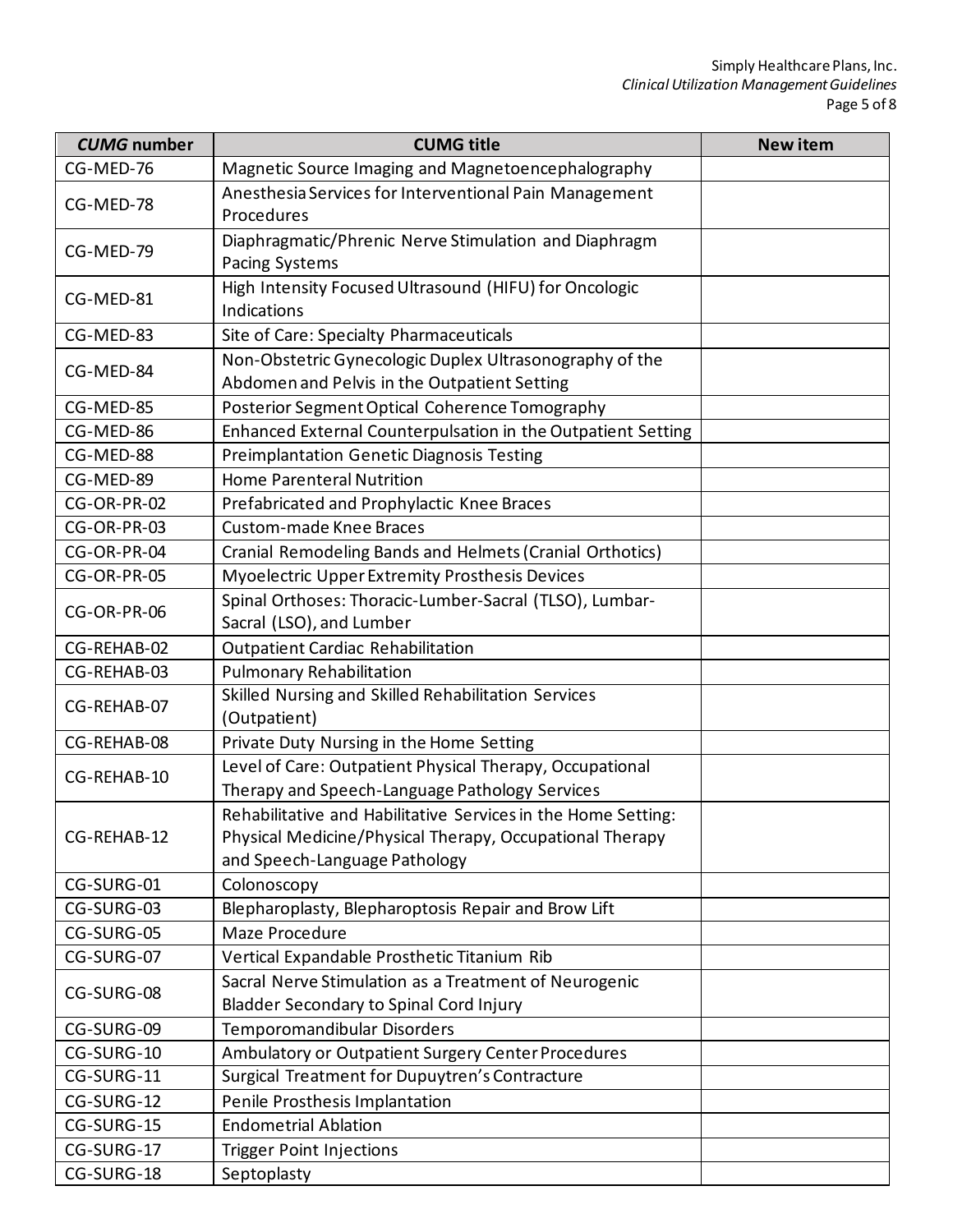| <b>CUMG</b> number | <b>CUMG title</b>                                                                                                                           | <b>New item</b> |
|--------------------|---------------------------------------------------------------------------------------------------------------------------------------------|-----------------|
| CG-SURG-24         | <b>Functional Endoscopic Sinus Surgery (FESS)</b>                                                                                           |                 |
| CG-SURG-25         | <b>Injection Treatment for Morton's Neuroma</b>                                                                                             |                 |
| CG-SURG-27         | <b>Gender Affirming Surgery</b>                                                                                                             |                 |
| CG-SURG-28         | Transcatheter Uterine Artery Embolization                                                                                                   |                 |
| CG-SURG-29         | Lumbar Discography                                                                                                                          |                 |
| CG-SURG-30         | Tonsillectomy for Children with or without Adenoidectomy                                                                                    |                 |
| CG-SURG-31         | <b>Treatment of Keloids and Scar Revision</b>                                                                                               |                 |
| CG-SURG-34         | Diagnostic Infertility Surgery                                                                                                              |                 |
| CG-SURG-35         | Intracytoplasmic Sperm Injection (ICSI)                                                                                                     |                 |
| CG-SURG-36         | Adenoidectomy                                                                                                                               |                 |
| CG-SURG-37         | Destruction of Pre-Malignant Skin Lesions                                                                                                   |                 |
| CG-SURG-40         | <b>Cataract Removal Surgery for Adults</b>                                                                                                  |                 |
| CG-SURG-41         | <b>Surgical Strabismus Correction</b>                                                                                                       |                 |
| CG-SURG-46         | Myringotomy and Tympanostomy Tube Insertion                                                                                                 |                 |
| CG-SURG-49         | Endovascular Techniques (Percutaneous or Open Exposure)                                                                                     |                 |
|                    | for Arterial Revascularization of the Lower Extremities                                                                                     |                 |
| CG-SURG-50         | <b>Assistant Surgeons</b>                                                                                                                   |                 |
| CG-SURG-51         | <b>Outpatient Cystourethroscopy</b>                                                                                                         |                 |
| CG-SURG-52         | Site of Care: Hospital-Based Ambulatory Surgical Procedures<br>and Endoscopic Services                                                      |                 |
| CG-SURG-55         | Cardiac Electrophysiological Studies (EPS) and Catheter<br>Ablation                                                                         |                 |
| CG-SURG-56         | Diagnostic Fiberoptic Flexible Laryngoscopy                                                                                                 |                 |
| CG-SURG-57         | Diagnostic Nasal Endoscopy                                                                                                                  |                 |
| CG-SURG-58         | Radioactive Seed Localization of Nonpalpable Breast Lesions                                                                                 |                 |
| CG-SURG-59         | Vena Cava Filters                                                                                                                           |                 |
| CG-SURG-61         | Cryosurgical or Radiofrequency Ablation to Treat Solid<br>Tumors Outside the Liver                                                          |                 |
| CG-SURG-63         | Cardiac Resynchronization Therapy with or without an<br>Implantable Cardioverter Defibrillator for the Treatment of<br><b>Heart Failure</b> |                 |
| CG-SURG-70         | <b>Gastric Electrical Stimulation</b>                                                                                                       |                 |
| CG-SURG-71         | <b>Reduction Mammaplasty</b>                                                                                                                |                 |
| CG-SURG-72         | <b>Endothelial Keratoplasty</b>                                                                                                             |                 |
| CG-SURG-73         | <b>Balloon Sinus Ostial Dilation</b>                                                                                                        |                 |
| CG-SURG-75         | Transanal Endoscopic Microsurgical (TEM) Excision of Rectal<br>Lesions                                                                      |                 |
| CG-SURG-76         | Carotid, Vertebral and Intracranial Artery Stent Placement<br>with or without Angioplasty                                                   |                 |
| CG-SURG-77         | Refractive Surgery                                                                                                                          |                 |
| CG-SURG-78         | Locoregional and Surgical Techniques for Treating Primary<br>and Metastatic Liver Malignancies                                              |                 |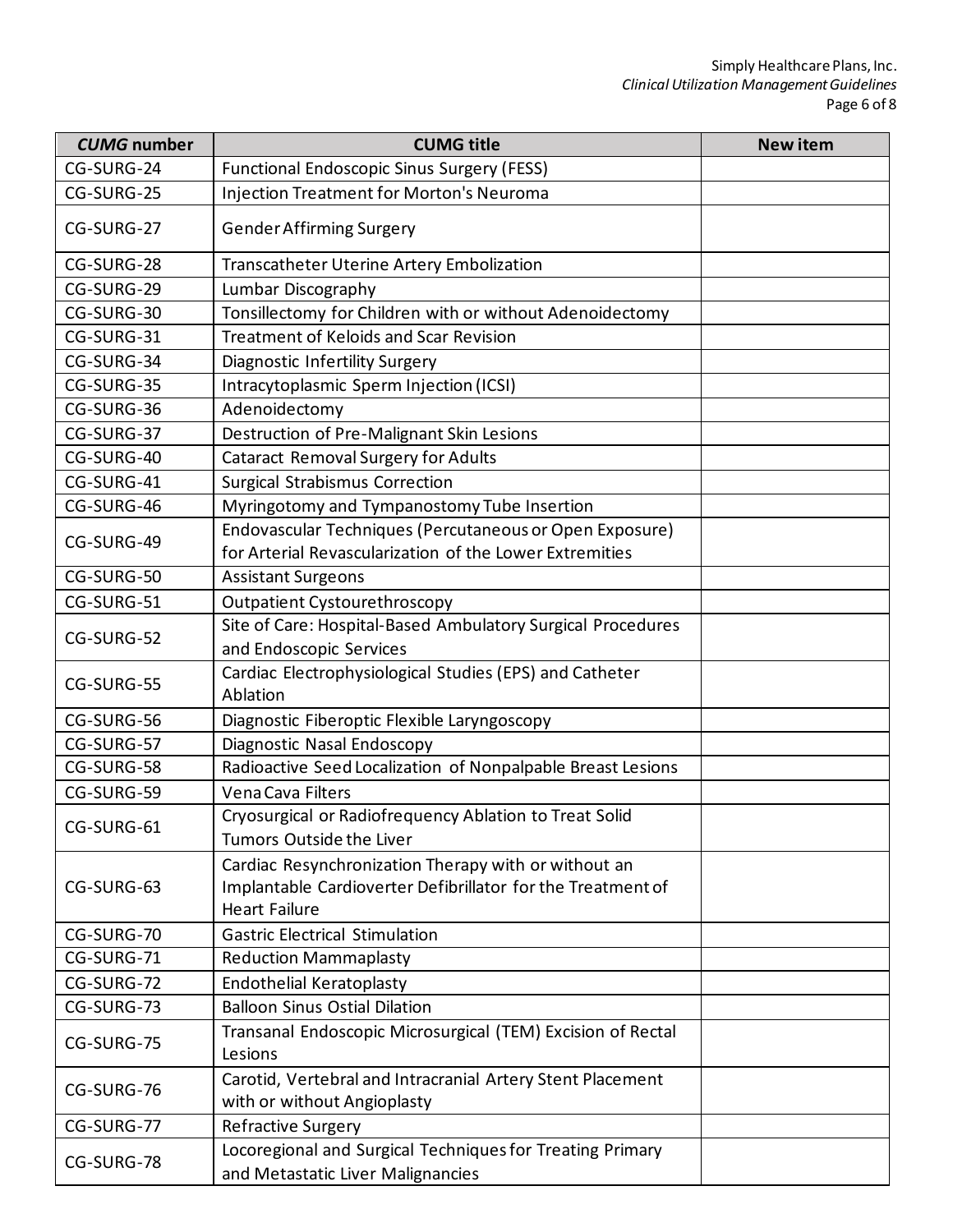| <b>CUMG</b> number | <b>CUMG title</b>                                                                                                              | <b>New item</b> |
|--------------------|--------------------------------------------------------------------------------------------------------------------------------|-----------------|
| CG-SURG-79         | Implantable Infusion Pumps                                                                                                     |                 |
| CG-SURG-81         | Cochlear Implants and Auditory Brainstem Implants                                                                              |                 |
| CG-SURG-82         | Bone-Anchored and Bone Conduction Hearing Aids                                                                                 |                 |
| CG-SURG-83         | Bariatric Surgery and Other Treatments for Clinically Severe<br>Obesity                                                        |                 |
| CG-SURG-84         | Mandibular/Maxillary (Orthognathic) Surgery                                                                                    |                 |
| CG-SURG-85         | <b>Hip Resurfacing</b>                                                                                                         |                 |
| CG-SURG-86         | Endovascular/Endoluminal Repair of Aortic Aneurysms,<br>Aortoiliac Disease, Aortic Dissection and Aortic Transection           |                 |
| CG-SURG-87         | Nasal Surgery for the Treatment of Obstructive Sleep Apnea<br>and Snoring                                                      |                 |
| CG-SURG-88         | Mastectomy for Gynecomastia                                                                                                    |                 |
| CG-SURG-89         | Radiofrequency Neurolysis and Pulsed Radiofrequency<br>Therapy for Trigeminal Neuralgia                                        |                 |
| CG-SURG-90         | Mohs Micrographic Surgery                                                                                                      |                 |
| CG-SURG-91         | Minimally Invasive Ablative Procedures for Epilepsy                                                                            |                 |
| CG-SURG-92         | Paraesophageal Hernia Repair                                                                                                   |                 |
| CG-SURG-93         | Angiographic Evaluation and Endovascular Intervention for<br>Dialysis Access Circuit Dysfunction                               |                 |
| CG-SURG-94         | Keratoprosthesis                                                                                                               |                 |
| CG-SURG-95         | Sacral Nerve Stimulation and Percutaneous Tibial Nerve<br>Stimulation for Urinary and Fecal Incontinence; Urinary<br>Retention |                 |
| CG-SURG-96         | Intraocular Telescope                                                                                                          |                 |
| CG-SURG-97         | <b>Cardioverter Defibrillators</b>                                                                                             |                 |
| CG-SURG-98         | Prostate Biopsy using MRI Fusion Techniques                                                                                    |                 |
| CG-SURG-99         | Panniculectomy and Abdominoplasty                                                                                              |                 |
| CG-SURG-100        | Laser Trabeculoplasty and Laser Peripheral Iridotomy                                                                           |                 |
| CG-SURG-101        | Ablative Techniques as a Treatment for Barrett's Esophagus                                                                     |                 |
| CG-SURG-102        | Alcohol Septal Ablation for Treatment of Hypertrophic<br>Cardiomyopathy                                                        |                 |
| CG-SURG-103        | <b>Penile Circumcision</b>                                                                                                     |                 |
| CG-SURG-104        | Intraoperative Neurophysiological Monitoring                                                                                   |                 |
| CG-SURG-105        | <b>Corneal Collagen Cross-Linking</b>                                                                                          |                 |
| CG-SURG-106        | Venous Angioplasty with or without Stent Placement or<br><b>Venous Stenting Alone</b>                                          |                 |
| CG-SURG-107        | Surgical and Minimally Invasive Treatments for Benign<br>Prostatic Hyperplasia (BPH)                                           |                 |
| CG-SURG-108        | Stereotactic Radiofrequency Pallidotomy                                                                                        |                 |
| CG-SURG-110        | Lung Volume Reduction Surgery                                                                                                  |                 |
| CG-SURG-111        | Open Sacroiliac Joint Fusion                                                                                                   |                 |
| CG-SURG-112        | <b>Carpal Tunnel Decompression Surgery</b>                                                                                     |                 |
| CG-SURG-113        | Tonsillectomy with or without Adenoidectomy for Adults                                                                         |                 |